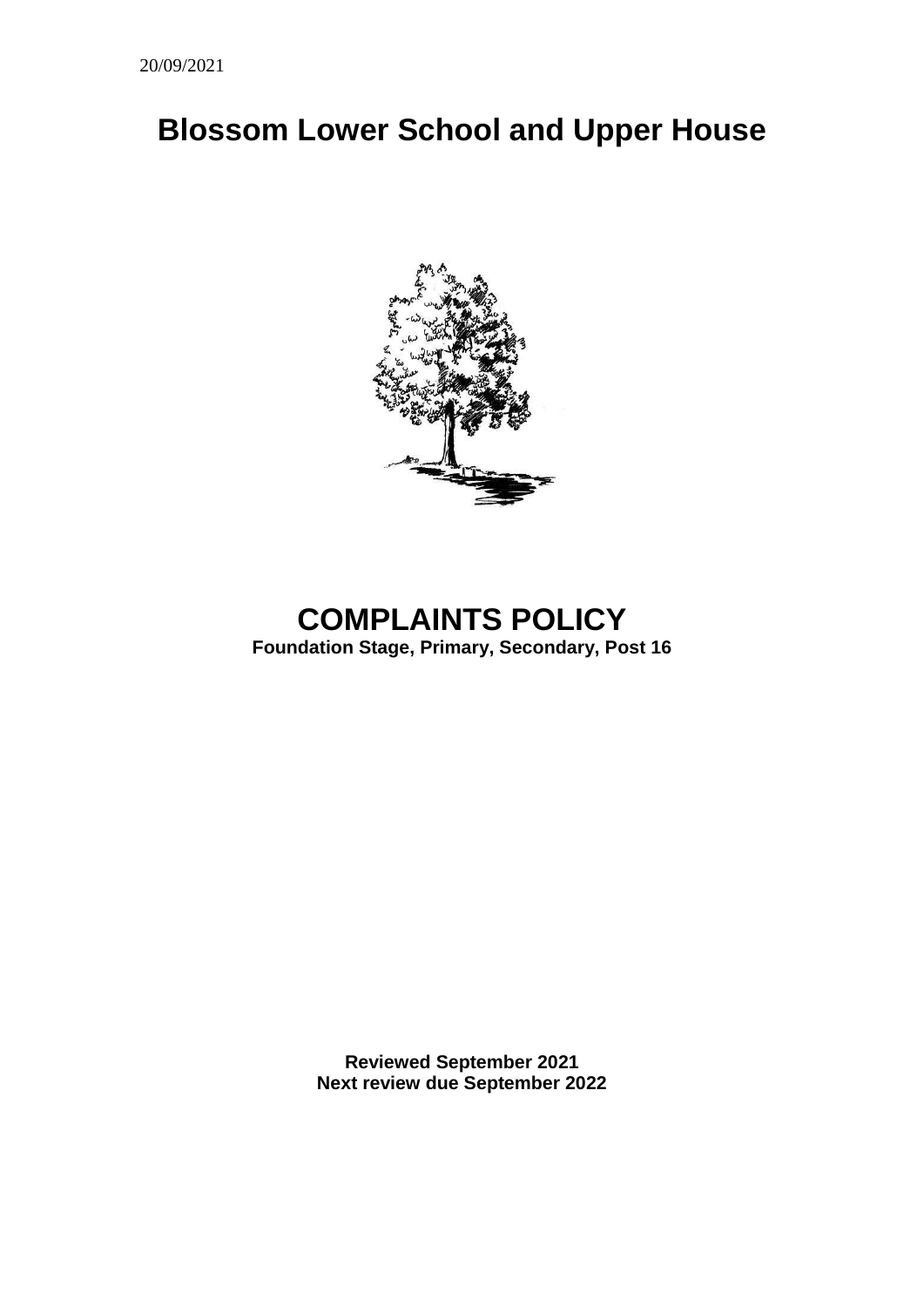# **POLICY FOR DEALING WITH COMPLAINTS**

# **INTRODUCTION**

- 1. The school welcomes feedback, both positive and negative, about how it is doing. Where someone has a concern or complaint the school will endeavour at all times to deal with the issue responsively and reasonably and if necessary put things right as quickly as possible. The school may ask the complainant at the earliest stage what they think might resolve the issue.
- 2. The school understands that there is a difference between a 'concern' and a 'complaint'. 'Concern' may be defined as '*an expression of worry or doubt over an issue considered to be important for which reassurances are sought'*. A complaint may be generally defined as '*an expression of dissatisfaction however made, about actions taken or a lack of action*'.
- 3. The school takes informal concerns seriously and makes every effort to resolve such matters as quickly as possible, as doing this will reduce the numbers that develop into formal complaints. For example, the Principal has an 'open door' policy for parents; an annual questionnaire is sent to parents and the school tries to respond promptly to any concerns raised. It is in everyone's interest that complaints are resolved at the earliest possible stage. Many issues can be resolved informally, without the need to invoke formal procedures.
- 4. There are occasions when complainants would like to raise their concerns formally. In those cases, the school's formal procedure will be invoked through the stages outlined below.
- 5. Blossom House School has the primary responsibility in law for dealing with all other complaints received. The School's Panel is free to set its own procedures but it is important for the Panel to draw up clear procedures for handling complaints thoroughly, quickly and fairly and to ensure that parents are aware of them. The school's Complaints Policy is sent to every parent when their child joins the school, it is on the school website and is available in the main office.
- 6. Complaints about Blossom House School by parents or members of the public should be taken up with the school itself. All complaints about the school received by the local education authority will therefore normally be passed on to the school immediately without further intervention by the LA. The LA would only become involved in the process in exceptional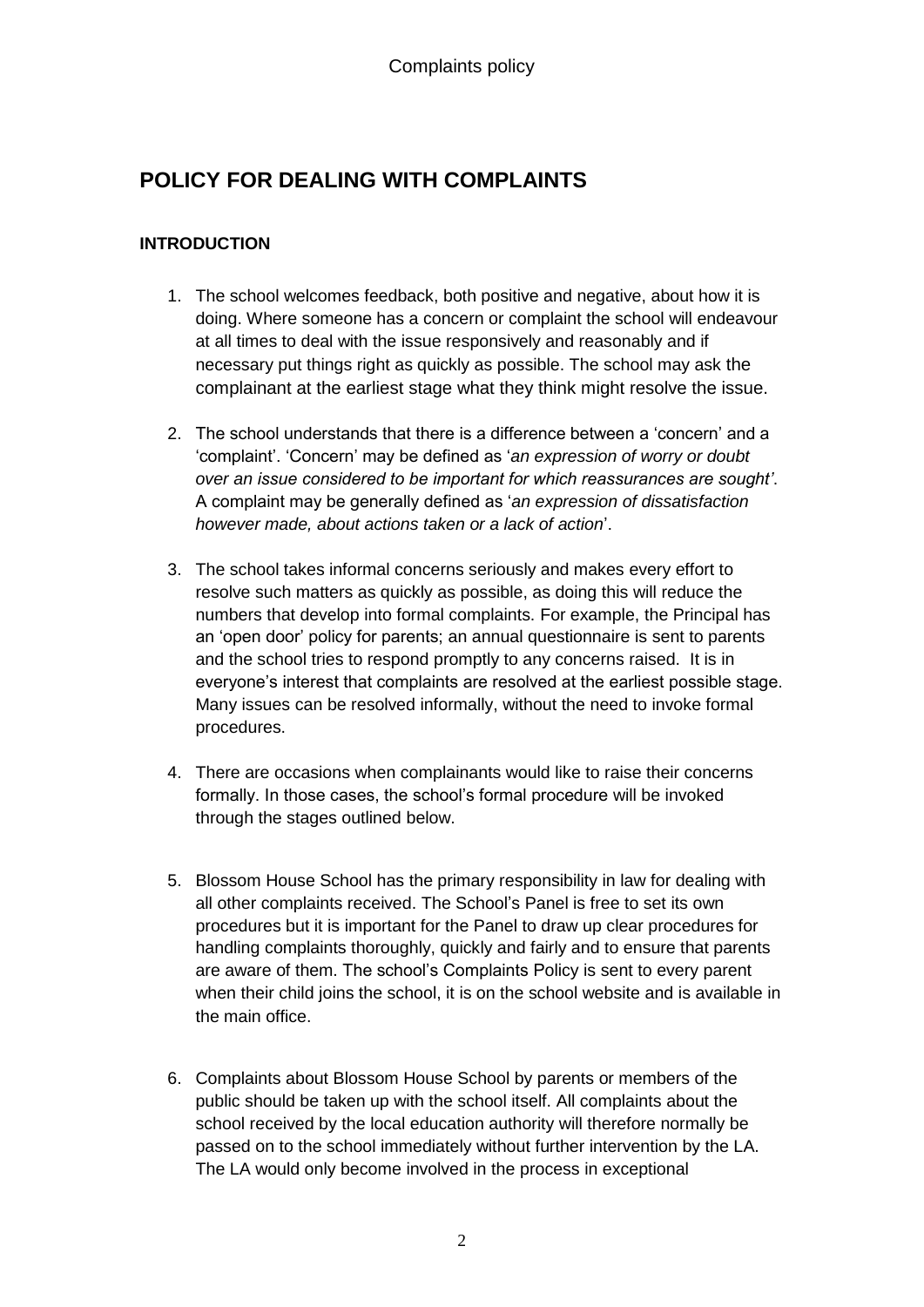# Complaints policy

circumstances and then not until the school's own procedures had been exhausted.

- 7. All school staff and the Panel (an independent body, set up to assist if needed) are made aware of the complaints procedure and the various stages involved. The Panel has an important role to play in considering complaints and it is therefore important that individual Panel members do not act unilaterally by investigating complaints outside the procedure adopted by the Panel.
- 8. Some complaints fall outside the school's complaints procedure, for example, staff grievances or disciplinary procedures. The complaints procedure is distinct from formal disciplinary proceedings for staff and this is made clear to all concerned. There may be occasions where a complaint gives rise to disciplinary procedures which put the complaints process on hold. If so, the complainant should be informed of this, while any nondisciplinary aspects of the complaint should continue to be dealt with through the usual complaints procedures. If another procedure is more appropriate than the complaints procedure for a given situation then the complaints procedure should not be used.
- 9. The Complaints procedure may be used by anyone who has a complaint about the school. In the main this means the parents and carers of the school's pupils, but may include pupils, neighbours of the school, representatives of local businesses or members of the local community.
- 10. An effective complaints procedure is designed to:
	- encourage resolution of problems by informal means wherever possible;
	- be easily accessible and well-publicised:
	- be simple and easy to use;
	- ensure that complaints are dealt with quickly, fully and fairly, within clearly defined time limits;
	- provide effective response and appropriate redress;
	- confirm good working relationships between all people involved with the school;
- 11. The proper recording and communication of complaints and actions is a vital part of the process. The aim is not to create a bureaucratic record of complaints but to deal with the genuine concerns of the complainant at the lowest level of formality that is appropriate. A written record of complaints and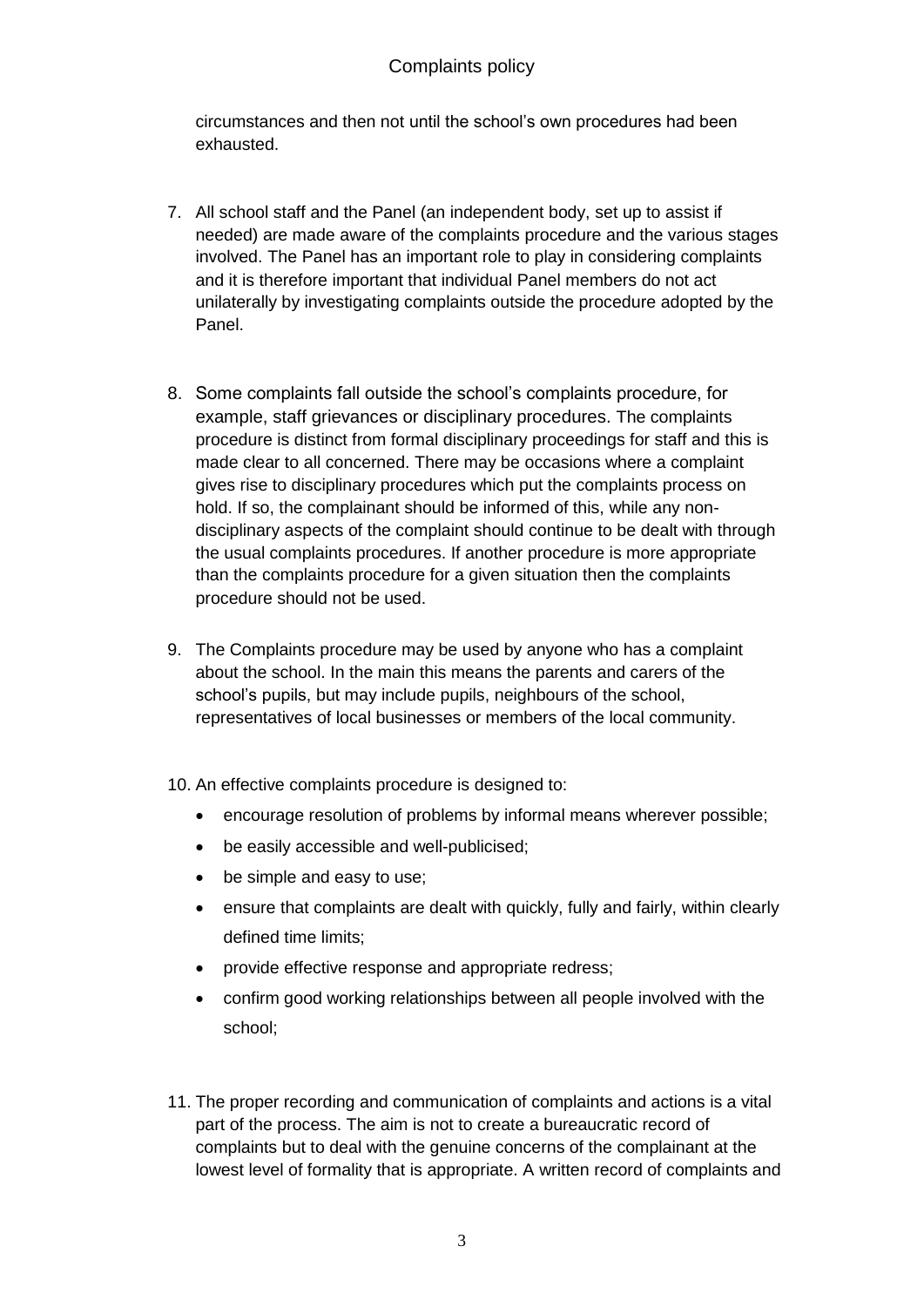# Complaints policy

the actions that result from their resolution is an important management tool. Blossom House School and, if necessary, the Panel, will keep accurate written records to ensure that they can demonstrate that their decisions have been arrived at properly and impartially; these records will show at which stage the complaint was resolved, and the actions taken by the school as a result of the complaint (whether or not the complaint was upheld).

12. All correspondence, statements and records of complaints are kept completely confidential, at all stages of the process, except where the Secretary of State or a body conducting an inspection under section 10 of the 2008 Act requests to access to them. These records are held centrally by the Principal. The school is aware that complainants have a right to see these records under the Freedom of Information and Data Protection Acts.

### **STAGE 1: Dealing with complaints informally**

- i) As stated above, it is preferable to resolve concerns and complaints informally if possible. The vast majority of complaints can be resolved informally, through the group leader, Head of Faculty or Head of Curriculum or Therapy, school office, Deputy Head or Principal, depending on whom the parent first approached, without the need to resort to a formal complaints procedure.
- ii) Although this stage involves dealing with the issue informally it may prove helpful later, although not essential at this stage, for the person responding to make a basic record of the concern or complaint raised, which may include brief notes of conversations (face to face or over the telephone), and the responses made.
- iii) The person who raised the issue should be informed of the action to be taken to resolve the issue within 5 school days. It may be helpful to confirm undertakings given about future action or monitoring in writing, also within 5 school days of the issue being raised.
- iv) If the person is dissatisfied with the response they have been given, they should be provided with a copy of the school's Complaints Policy and informed about how to take their complaint to Stage 2, by referring it to the Principal, usually in writing within 5 school days.

### **STAGE 2: Referral to the Principal**

i) The issue is referred to the Principal for investigation, by the complainant in writing. It is generally at this or the previous stage that it will become clear whether it is appropriate for the complaint to be dealt with under this procedure or whether other processes may be more appropriate. If the latter is the case, the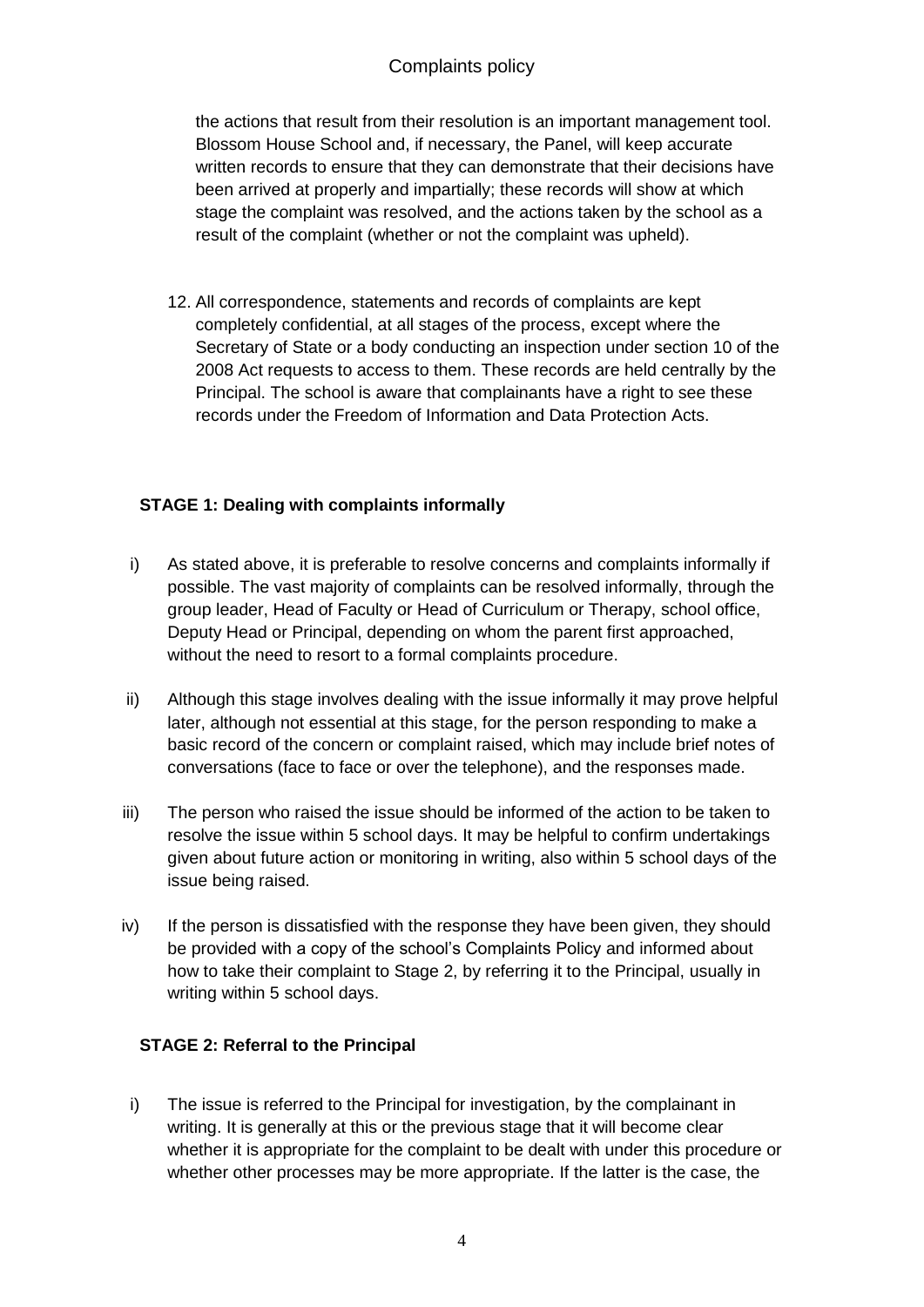Principal will need to inform the complainant of this and the way in which the complaint will be handled.

- ii) At this stage it has become clear that the concern is a definite complaint. Any complaint received by the Principal under this process, whether orally or in writing, should be acknowledged within 5 school days with a full written response within 15 school days. Complainants should also be given the opportunity to meet the Principal, accompanied by a relative or friend if they so wish, to discuss their complaint. Written records of interviews with complainants and with staff or witnesses carried out in the course of the investigation should be kept by the Principal.
- iii) In the letter conveying the outcome, the complainant should be informed of the process for referral to the Panel if they wish to take their complaint further. Any such referral should be made by the complainant within 10 school days after receipt of the Principal's letter.

**STAGE 3: Review by a Panel consisting of an independent body, set up to assist if needed, and an independent panel member with no connection to the School. To clarify: The panel will consist of three people who were not directly involved in the matter detailed in the complaint. One panel member will be independent of the management and running of the school.** 

- i) The complainant requests a review of their complaint by writing to the Panel care of the school, making it clear why they are complaining, who they have already spoken to and what they want to happen as a result of their complaint. Complaints received by the Panel should be acknowledged immediately. If a hearing is necessary, this should take place within 15 school days after receipt of the complaint. The Panel may need to hold interviews with the Principal and possibly other members of staff and a written record should be kept of those meetings. The Panel may also wish to take advice on particular issues from a relevant officer of the LA. A substantive response must be made to the complainant within 5 days of the hearing.
- ii) The complainant may attend the hearing and may be accompanied by a friend or relative or another person if they wish (see below for procedure).
- iii) A copy of the Panel's findings and recommendations should be provided to the complainant and should be available for inspection on the school premises by the Principal. Where relevant, a copy should also be provided to the person complained about.
- iv) The letter conveying the Panel's findings should include details of the next stage of the procedure.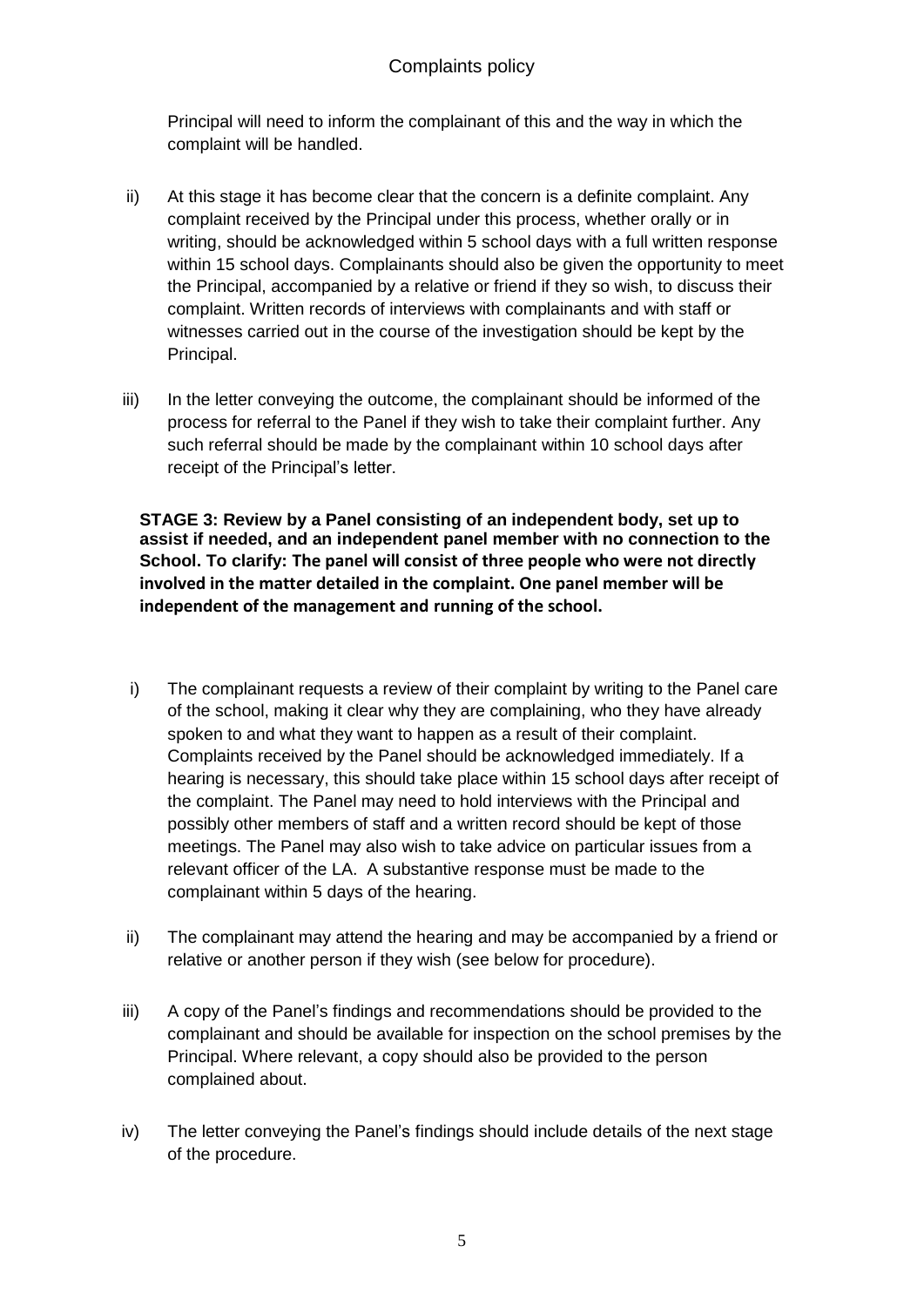- v) This stage should also serve as the first point at which complaints should be considered which are specifically about the Principal, the actions of the Panel or an individual member.
- vi) In acknowledging any complaint, the Panel may need to explain their powers in the matter in question and the extent to which it may or may not be possible to achieve the outcome desired by the complainant. In such instances it is important that the complainant is made aware at the outset of the scope of the investigation. However, where it is not within the remit of the Panel to change a decision, it may make a recommendation for the Principal to consider.
- vii) The school appreciates that the monitoring and review of complaints can be a useful tool in evaluating performance.

# **FURTHER RECOURSE**

If the complainant is dissatisfied with the Panel's handling of their complaint, further recourse to other agencies is available to them outside the scope of the school's own procedures. However, these agencies would be unable to take any action until the school's own procedures had been completed.

#### **Local Authority**

- i) If, having been given the Panel's decision, a complainant believes that a complaint was not handled fairly according to the school's complaints procedure, they can write to the education department's complaints officer.
- ii) The complainant should explain their complaint, and give evidence that shows that the school did not follow its complaints procedure. The department's complaints officer will acknowledge the complainant's letter within 10 working days and inform the Panel that a complaint has been received. If the evidence supports it, the complaints officer will investigate whether the school had dealt with the complaint properly according to its procedure.
- iii) The LA is not able to re-investigate the original complaint nor can it seek to substitute the LA's judgement for that of the Panel if the Panel has followed a proper procedure and considered the complaint reasonably. If the results of an investigation show that there had been a breach of procedure the matter will be referred back to the Panel, with a copy to the Principal, and the complainant will be informed of the outcome of the investigation. The Panel should then reinvestigate the original complaint.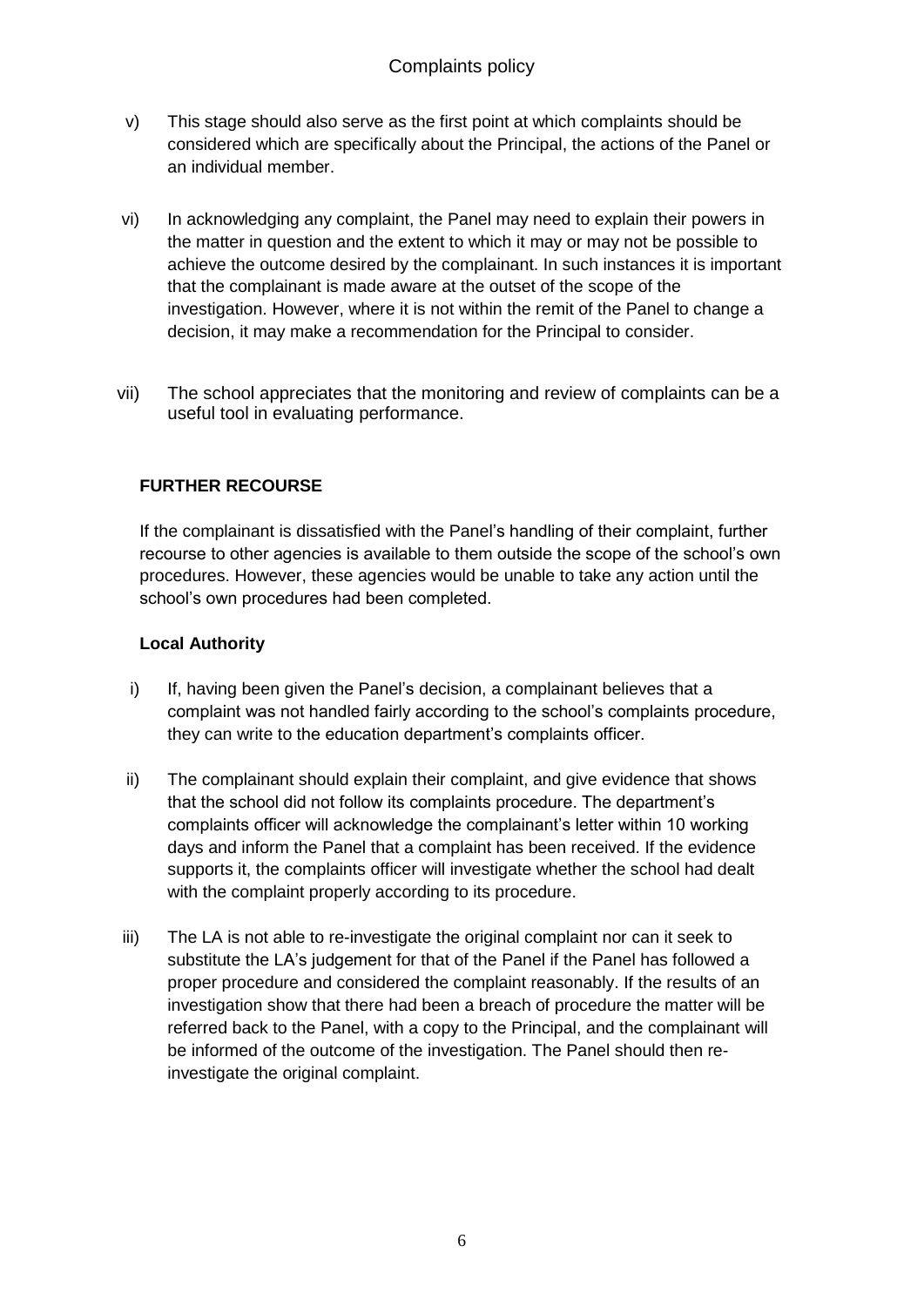# **To the Secretary of State for Education**

- i) Complainants have a right of appeal to the Secretary of State for Education and Skills under sections 496 or 497 of the 1996 Education Act if they believe that the LA has acted unreasonably. If the Secretary of State agrees that a complaint is justified, the DFE has the power to require the LA to take certain actions including the issuing of instructions to school governing bodies in appropriate circumstances, although in practice this would be very rarely exercised.
- ii) The Secretary of State would not take action until the school and LA procedures have been completed.

# **To the Local Government Ombudsman**

- i) If a complainant feels that there has been maladministration in the manner in which a complaint has been dealt with by the LA, they can take this to the Local Government Ombudsman. The Ombudsman can investigate complaints about how something has been done but he cannot question what has been done simply because someone does not agree with it. The Ombudsman cannot investigate the internal management of schools and colleges.
- ii) The Ombudsman would not take action until the school and LA procedures have been exhausted.

### **Early Years Foundation Stage Parents**

Early Years Foundation Stage parents reserve the right to complain directly to Ofsted. They can call **0300 123 4666** or visit the website [www.ofsted.gov.uk](http://www.ofsted.gov.uk/) .

### **OUTLINE OF PROCEDURES FOR PANEL HEARINGS**

### **Before the hearing**

- 1. The complainant and the Principal should be provided with details of the way in which the hearing will be conducted.
- 2. All people involved in the complaint procedure will be aware of the legislation around complaints including the Equality Act 2010, Data Protection Act 1998 and Freedom of Information Act 2000;
- 3. If necessary support for the complainant should be arranged, for example, translation of any of the papers provided by the school, provision of an interpreter or any arrangements necessary to give the complainant full access to the proceedings, for example if the complainant has a disability (see 2. above)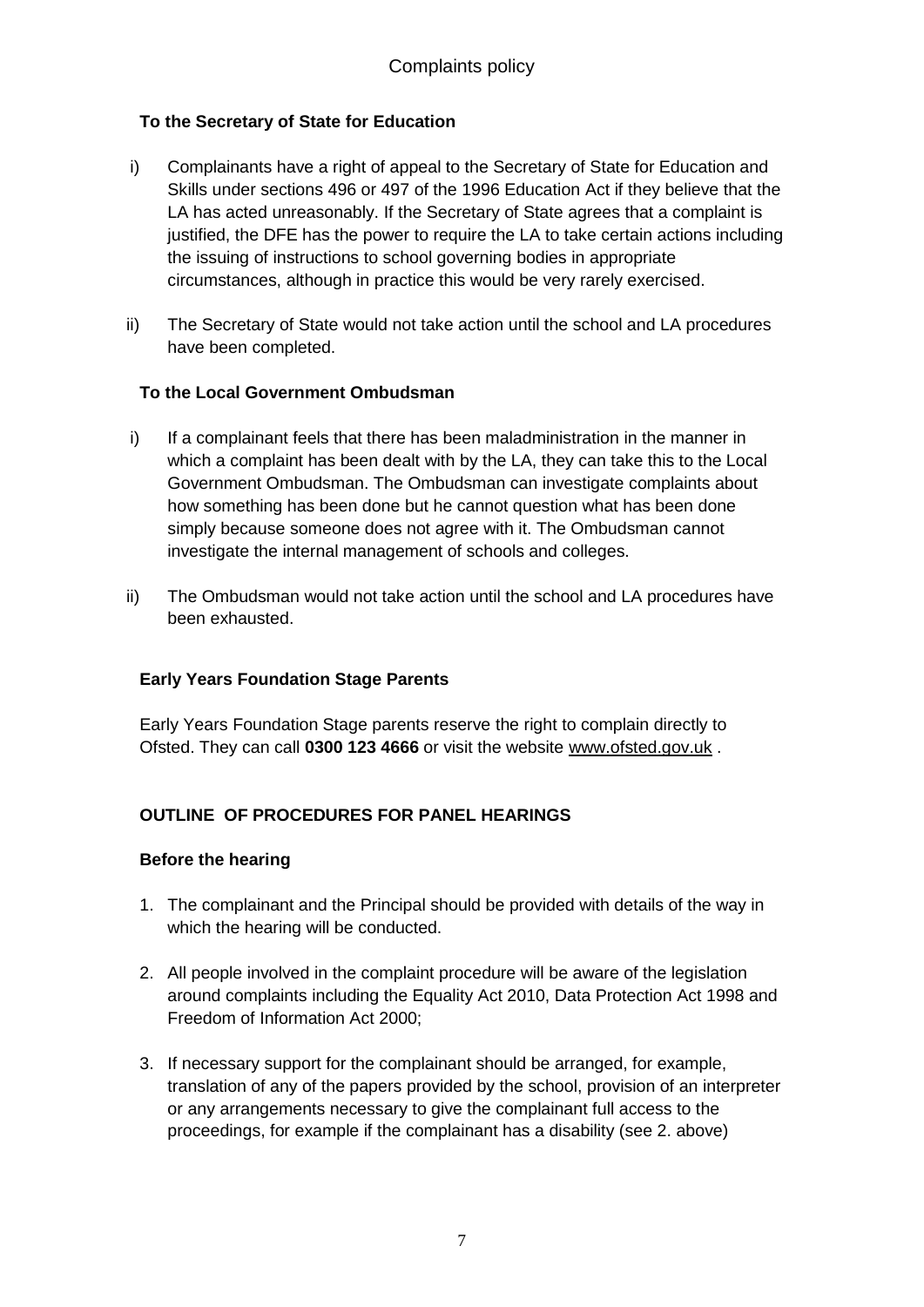4. The members of the Panel should elect one of their number to act as Chairman for the hearing.

# **The hearing**

- 5. The complainant and the Principal should simultaneously be invited into the room where the hearing is being held. At this point the Chairman may wish to reiterate the scope of the Panel's powers and clarify the aims of the hearing, i.e. to resolve the complaint, reconcile differences between the complainant and the school and to help identify the way forward.
- 6. The Chairman should introduce all those present and ensure that all parties have been advised of the way in which the hearing will be conducted.
- 7. The complainant should begin by explaining the basis of their complaint and the Principal to respond by stating the reasons for the school's response.
- 8. The Principal should ask the complainant any questions regarding their complaint and the complainant should raise questions with the Principal about the school's response.
- 9. Members of the Panel should have the opportunity to ask questions of either the complainant or the Principal.
- 10. The complainant and the Principal should be given the opportunity to make any final statement.
- 11. The Chairman should confirm that a decision will be issued within 5 school days.
- 12. The complainant and the Principal should then leave the hearing.

#### **The decision making process**

13. The Panel should then consider a decision based on the information and evidence presented to them. It should decide whether or not to uphold the complaint, suggest any actions which may be taken to resolve the complaint and consider whether it would be appropriate to suggest a review of any school policies in the light of issues raised in the course of the complaint. The Panel should reach a unanimous or majority decision on the complaint.

### **Communicating the decision**

14. The findings of the Panel should be notified to the complainant, the Principal and, where appropriate, the person being complained about in writing within 5 school days of the hearing.